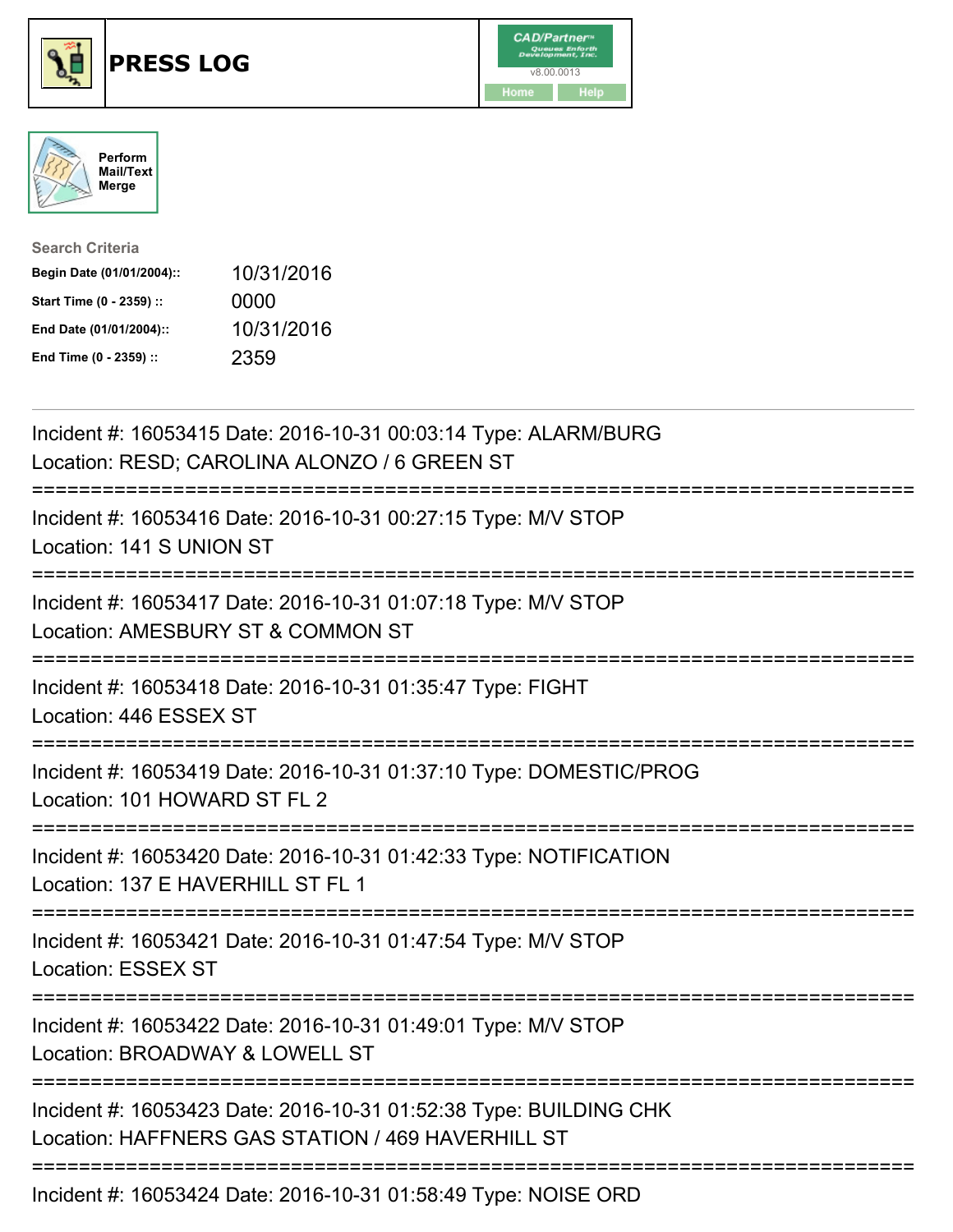Location: 201 CARLETON ST FL 1 =========================================================================== Incident #: 16053425 Date: 2016-10-31 02:06:35 Type: M/V STOP Location: STORROW ST =========================================================================== Incident #: 16053426 Date: 2016-10-31 02:08:07 Type: NOTIFICATION Location: 226 WATER ST #2 =========================================================================== Incident #: 16053427 Date: 2016-10-31 02:09:33 Type: BUILDING CHK Location: SUNKIST BAKERY / 93 EXCHANGE ST =========================================================================== Incident #: 16053428 Date: 2016-10-31 02:24:43 Type: M/V STOP Location: LAWRENCE ST & MYRTLE ST =========================================================================== Incident #: 16053429 Date: 2016-10-31 02:39:06 Type: BUILDING CHK Location: 647 ANDOVER ST =========================================================================== Incident #: 16053430 Date: 2016-10-31 02:43:12 Type: BUILDING CHK Location: ELKS LODGE / 652 ANDOVER ST =========================================================================== Incident #: 16053431 Date: 2016-10-31 02:50:04 Type: HIT & RUN M/V Location: COMMON ST & LAWRENCE ST =========================================================================== Incident #: 16053432 Date: 2016-10-31 02:53:59 Type: NOISE ORD Location: 50 HANCOCK ST =========================================================================== Incident #: 16053433 Date: 2016-10-31 02:54:40 Type: M/V STOP Location: FLORENCE ST & WEST ST =========================================================================== Incident #: 16053434 Date: 2016-10-31 02:57:29 Type: TOW/REPOSSED Location: 145 FRANKLIN ST =========================================================================== Incident #: 16053435 Date: 2016-10-31 03:14:17 Type: M/V STOP Location: LAWRENCE ST & MAPLE ST =========================================================================== Incident #: 16053436 Date: 2016-10-31 03:21:20 Type: M/V STOP Location: SALEM ST & OSGOOD ST =========================================================================== Incident #: 16053437 Date: 2016-10-31 03:23:57 Type: M/V STOP Location: ARLINGTON ST & LAWRENCE ST =========================================================================== Incident #: 16053438 Date: 2016-10-31 03:27:23 Type: BUILDING CHK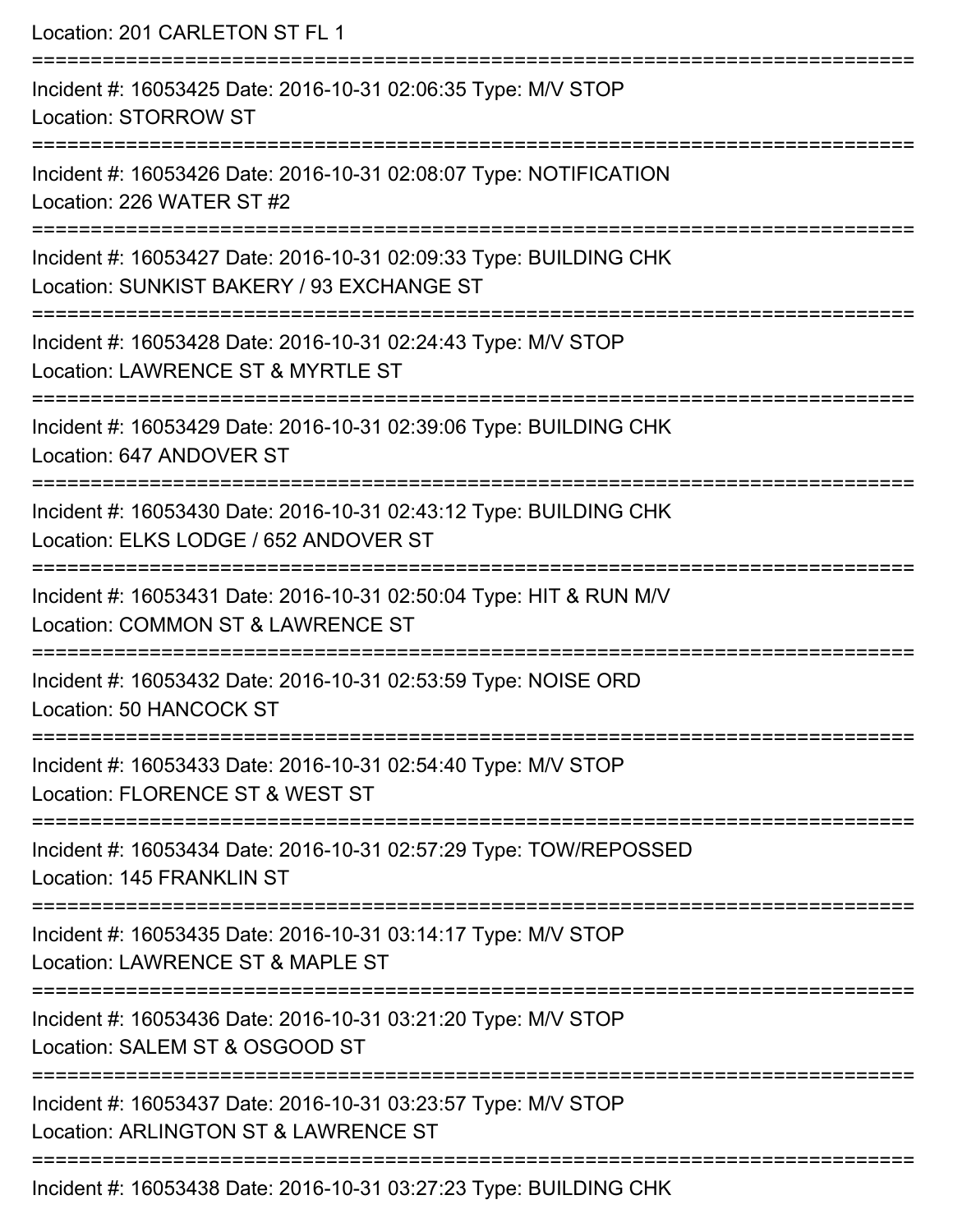| Incident #: 16053439 Date: 2016-10-31 03:38:21 Type: M/V STOP<br>Location: N PARRISH RD & OSGOOD ST                             |
|---------------------------------------------------------------------------------------------------------------------------------|
| Incident #: 16053440 Date: 2016-10-31 03:53:47 Type: ALARM/BURG<br>Location: NE PRETZEL AND POPCORN / 55 BAY STATE RD           |
| Incident #: 16053441 Date: 2016-10-31 04:39:38 Type: LOST PROPERTY<br>Location: ST VINCENT DEPAUL THRIFT STORE / 42 FRANKLIN ST |
| Incident #: 16053442 Date: 2016-10-31 04:59:30 Type: ALARM/BURG<br>Location: NXSTAGE MEDICAL / 350 MERRIMACK ST                 |
| Incident #: 16053443 Date: 2016-10-31 05:01:01 Type: DOMESTIC/PROG<br>Location: 104 JENNINGS ST FL 1                            |
| Incident #: 16053444 Date: 2016-10-31 05:47:45 Type: WARRANT SERVE<br>Location: 5 LEA ST FL 2                                   |
| Incident #: 16053445 Date: 2016-10-31 06:34:31 Type: INVESTIGATION<br>Location: 29 BUTLER ST                                    |
| Incident #: 16053446 Date: 2016-10-31 06:40:29 Type: DRUG OVERDOSE<br>Location: PEMBERTON PARK / CANAL ST                       |
| Incident #: 16053447 Date: 2016-10-31 06:42:19 Type: M/V STOP<br>Location: HAMPSHIRE ST & VALLEY ST                             |
| Incident #: 16053448 Date: 2016-10-31 06:48:50 Type: MAN DOWN<br>Location: 521 BROADWAY                                         |
| Incident #: 16053450 Date: 2016-10-31 07:01:46 Type: M/V STOP<br>Location: FRANKLIN ST & HAVERHILL ST                           |
| Incident #: 16053449 Date: 2016-10-31 07:01:55 Type: AUTO ACC/UNK PI<br>Location: E HAVERHILL ST & HIGH ST                      |
| Incident #: 16053451 Date: 2016-10-31 07:19:04 Type: ALARM/BURG<br>Location: CASA ROJAS 1 / 246 ANDOVER ST                      |
| Incident #: 16053452 Date: 2016-10-31 07:23:37 Type: UNWANTEDGUEST                                                              |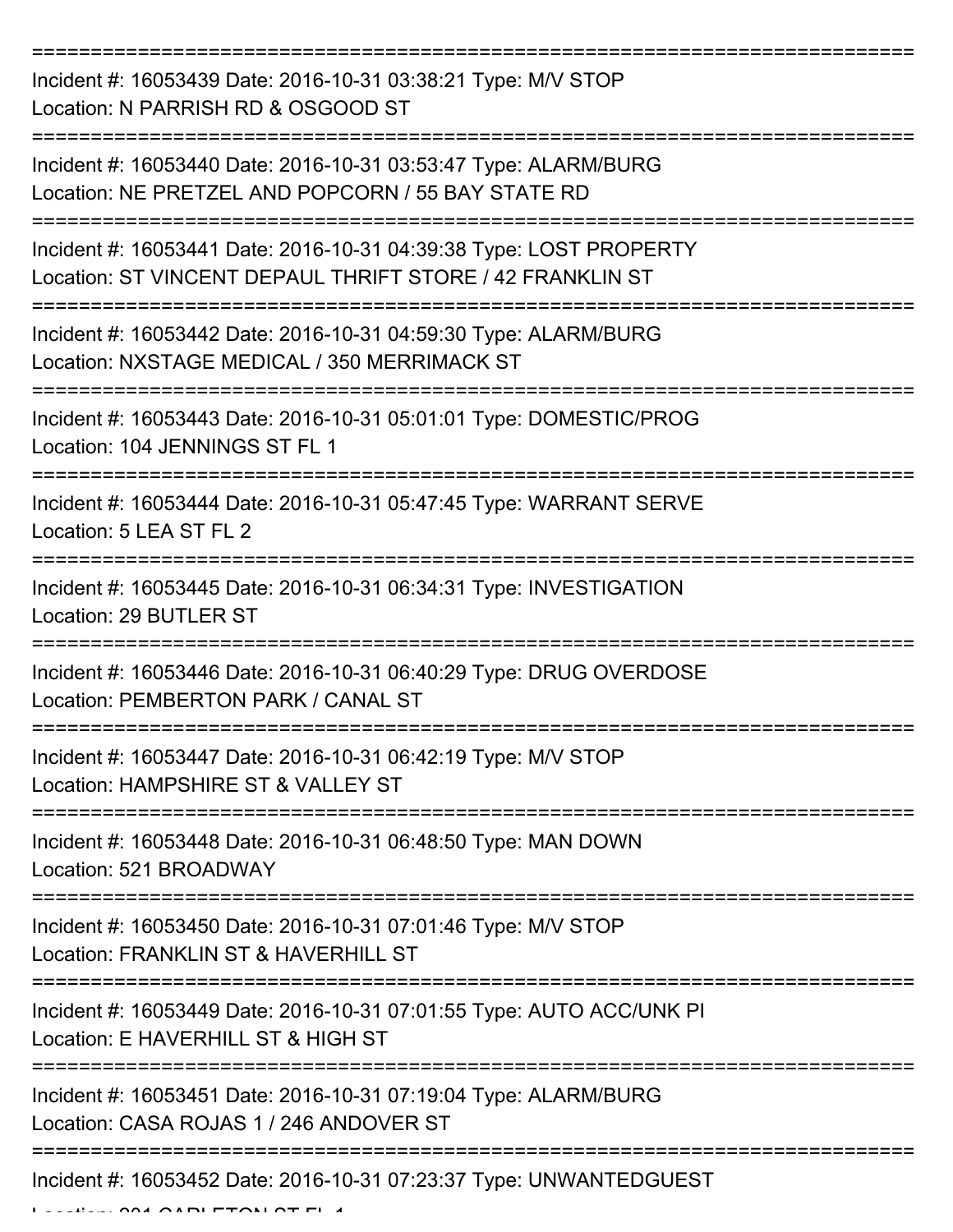| Incident #: 16053453 Date: 2016-10-31 07:25:09 Type: TRESPASSING<br>Location: BANK OF AMERICA / 257 ESSEX ST                      |
|-----------------------------------------------------------------------------------------------------------------------------------|
| Incident #: 16053454 Date: 2016-10-31 07:44:15 Type: MV/BLOCKING<br>Location: 28 CYPRESS ST                                       |
| Incident #: 16053455 Date: 2016-10-31 07:50:15 Type: THREATS<br>Location: CROSS ST & HOLLY ST                                     |
| Incident #: 16053456 Date: 2016-10-31 08:03:28 Type: MAL DAMAGE<br>Location: HIGGINS STATE POOL / 180 CRAWFORD ST                 |
| Incident #: 16053457 Date: 2016-10-31 08:08:15 Type: MV/BLOCKING<br>Location: ENGINE 6 / HOWARD                                   |
| Incident #: 16053458 Date: 2016-10-31 08:09:52 Type: M/V STOP<br><b>Location: SHATTUCK ST</b>                                     |
| Incident #: 16053459 Date: 2016-10-31 08:15:24 Type: ALARM/BURG<br>Location: INTL INSTITUTE OF GREATER LAWRENCE / 125 AMESBURY ST |
| Incident #: 16053460 Date: 2016-10-31 08:31:19 Type: ALARM/BURG<br>Location: LHA STADIUM COURTS / 179 OSGOOD ST                   |
| Incident #: 16053461 Date: 2016-10-31 08:33:42 Type: M/V STOP<br>Location: FRANKLIN ST & LOWELL ST                                |
| Incident #: 16053462 Date: 2016-10-31 08:51:48 Type: INVEST CONT<br>Location: 434 BROADWAY                                        |
| Incident #: 16053463 Date: 2016-10-31 09:23:52 Type: DOMESTIC/PROG<br>Location: 202 CARLETON ST                                   |
| Incident #: 16053465 Date: 2016-10-31 09:24:43 Type: B&E/PAST<br>Location: 309 MERRIMACK ST                                       |
| Incident #: 16053464 Date: 2016-10-31 09:26:22 Type: PARK & WALK<br>Location: BRADFORD ST & BROADWAY                              |
| Incident #: 16053466 Date: 2016-10-31 09:38:29 Type: MV/BLOCKING                                                                  |

Location: 252 ELM CT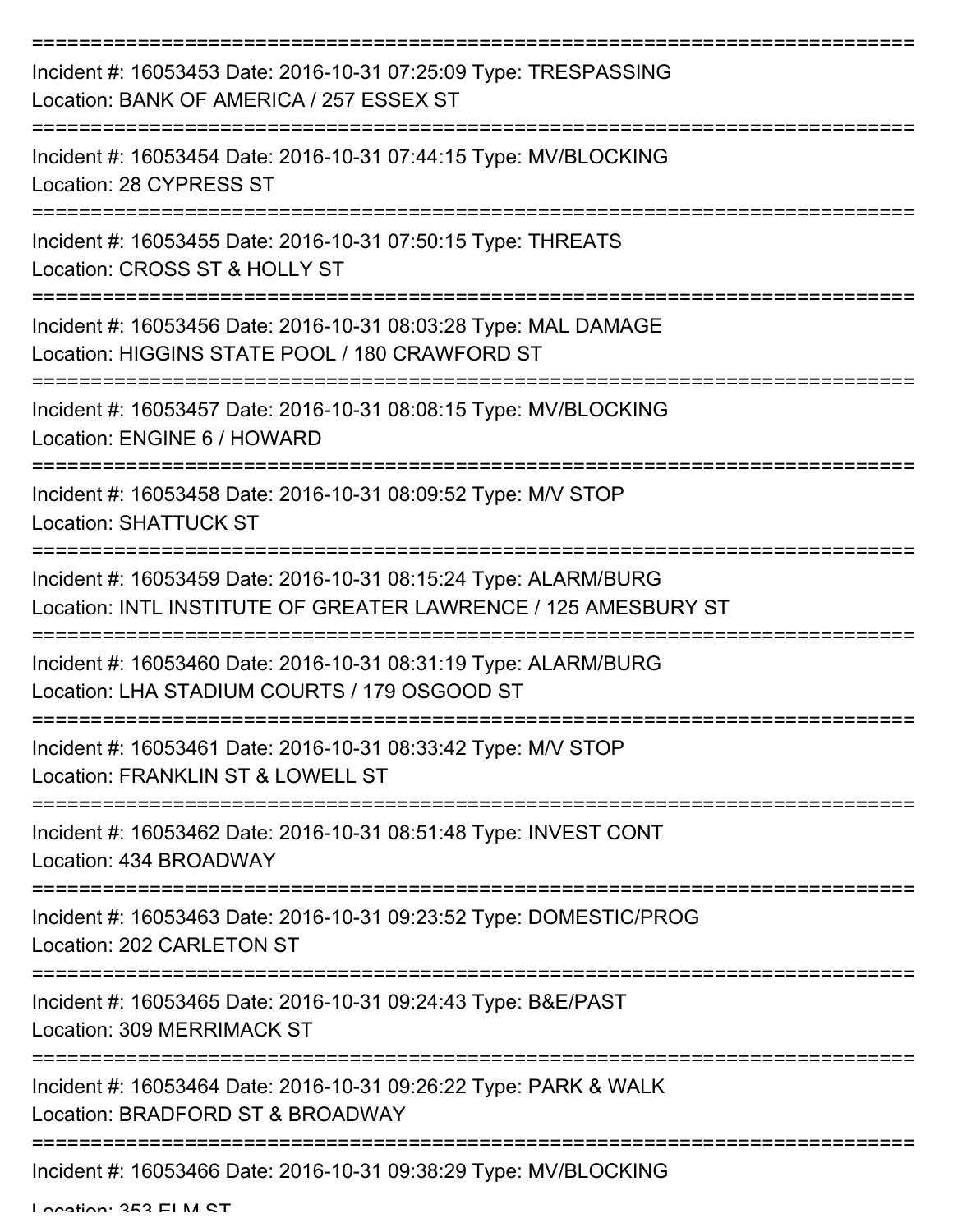| Incident #: 16053467 Date: 2016-10-31 09:39:59 Type: TOW OF M/V<br>Location: CUSTER ST & PROSPECT ST                     |
|--------------------------------------------------------------------------------------------------------------------------|
| Incident #: 16053468 Date: 2016-10-31 09:42:30 Type: INVESTIGATION<br>Location: 70 N PARISH RD                           |
| Incident #: 16053469 Date: 2016-10-31 09:46:28 Type: DOMESTIC/PROG<br>Location: 201 CARLETON ST FL 1ST                   |
| Incident #: 16053471 Date: 2016-10-31 10:11:45 Type: AUTO ACC/NO PI<br>Location: 2 MUSEUM SQ                             |
| -----------------<br>Incident #: 16053470 Date: 2016-10-31 10:11:57 Type: TOW OF M/V<br>Location: APPLETON ST & ESSEX ST |
| Incident #: 16053472 Date: 2016-10-31 10:17:06 Type: CK WELL BEING<br>Location: SHOWCASE CINEMA / 141 WINTHROP AV        |
| Incident #: 16053473 Date: 2016-10-31 10:26:00 Type: 209A/SERVE<br>Location: 62 WARREN ST                                |
| Incident #: 16053474 Date: 2016-10-31 10:32:15 Type: MV/BLOCKING<br>Location: 678 HAVERHILL ST                           |
| Incident #: 16053475 Date: 2016-10-31 10:34:31 Type: 209A/SERVE<br>Location: 679 ESSEX ST #3-11                          |
| Incident #: 16053476 Date: 2016-10-31 10:35:57 Type: MAL DAMAGE<br>Location: 104 SYLVESTER ST                            |
| Incident #: 16053477 Date: 2016-10-31 10:36:52 Type: INVEST CONT<br>Location: 2 RESERVOIR TER                            |
| Incident #: 16053478 Date: 2016-10-31 10:39:39 Type: MEDIC SUPPORT<br>Location: 193 MAPLE ST #5G                         |
| Incident #: 16053479 Date: 2016-10-31 10:45:49 Type: INVEST CONT<br>Location: 309 MERRIMACK ST                           |
| Incident #: 16053480 Date: 2016-10-31 10:49:42 Type: SPECIAL CHECK                                                       |

Location: 51 LAWRENCE ST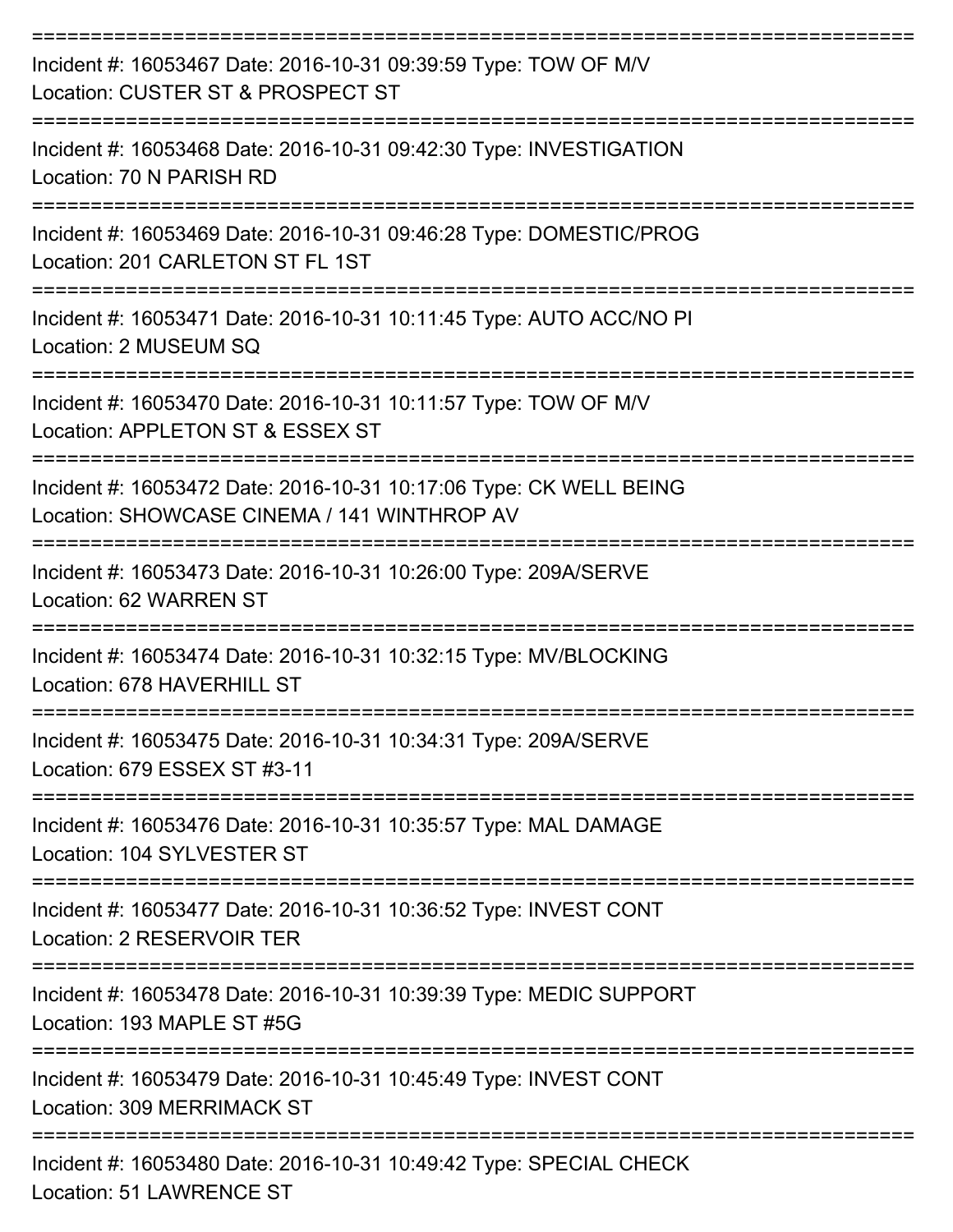Incident #: 16053481 Date: 2016-10-31 11:02:14 Type: PARK & WALK Location: S UNION ST =========================================================================== Incident #: 16053482 Date: 2016-10-31 11:11:07 Type: PARK & WALK Location: BRADFORD ST & BROADWAY =========================================================================== Incident #: 16053483 Date: 2016-10-31 11:14:06 Type: ALARM/BURG Location: SPANISH ASSEMBLIES OF GOD CH / 14 VINE ST =========================================================================== Incident #: 16053484 Date: 2016-10-31 11:15:03 Type: MEDIC SUPPORT Location: 31 NELSON ST =========================================================================== Incident #: 16053487 Date: 2016-10-31 11:20:01 Type: LARCENY/PAST Location: 206 LAWRENCE ST =========================================================================== Incident #: 16053485 Date: 2016-10-31 11:22:13 Type: INVEST CONT Location: 2 MUSEUM SQ =========================================================================== Incident #: 16053486 Date: 2016-10-31 11:24:15 Type: M/V STOP Location: BROADWAY & LOWELL ST =========================================================================== Incident #: 16053488 Date: 2016-10-31 11:27:59 Type: M/V STOP Location: 0 BROADWAY =========================================================================== Incident #: 16053489 Date: 2016-10-31 11:44:34 Type: M/V STOP Location: ELM ST & MECHANIC ST =========================================================================== Incident #: 16053490 Date: 2016-10-31 11:50:22 Type: M/V STOP Location: ESSEX ST & LAWRENCE ST =========================================================================== Incident #: 16053491 Date: 2016-10-31 12:12:11 Type: INVESTIGATION Location: 70 N PARISH RD =========================================================================== Incident #: 16053492 Date: 2016-10-31 12:17:57 Type: INVEST CONT Location: MONROE MUFFLER / 99 WINTHROP AV =========================================================================== Incident #: 16053493 Date: 2016-10-31 12:34:08 Type: B&E/PAST Location: 196 OSGOOD ST =========================================================================== Incident #: 16053494 Date: 2016-10-31 12:34:38 Type: IDENTITY THEFT Location: 11 SAVOIE AV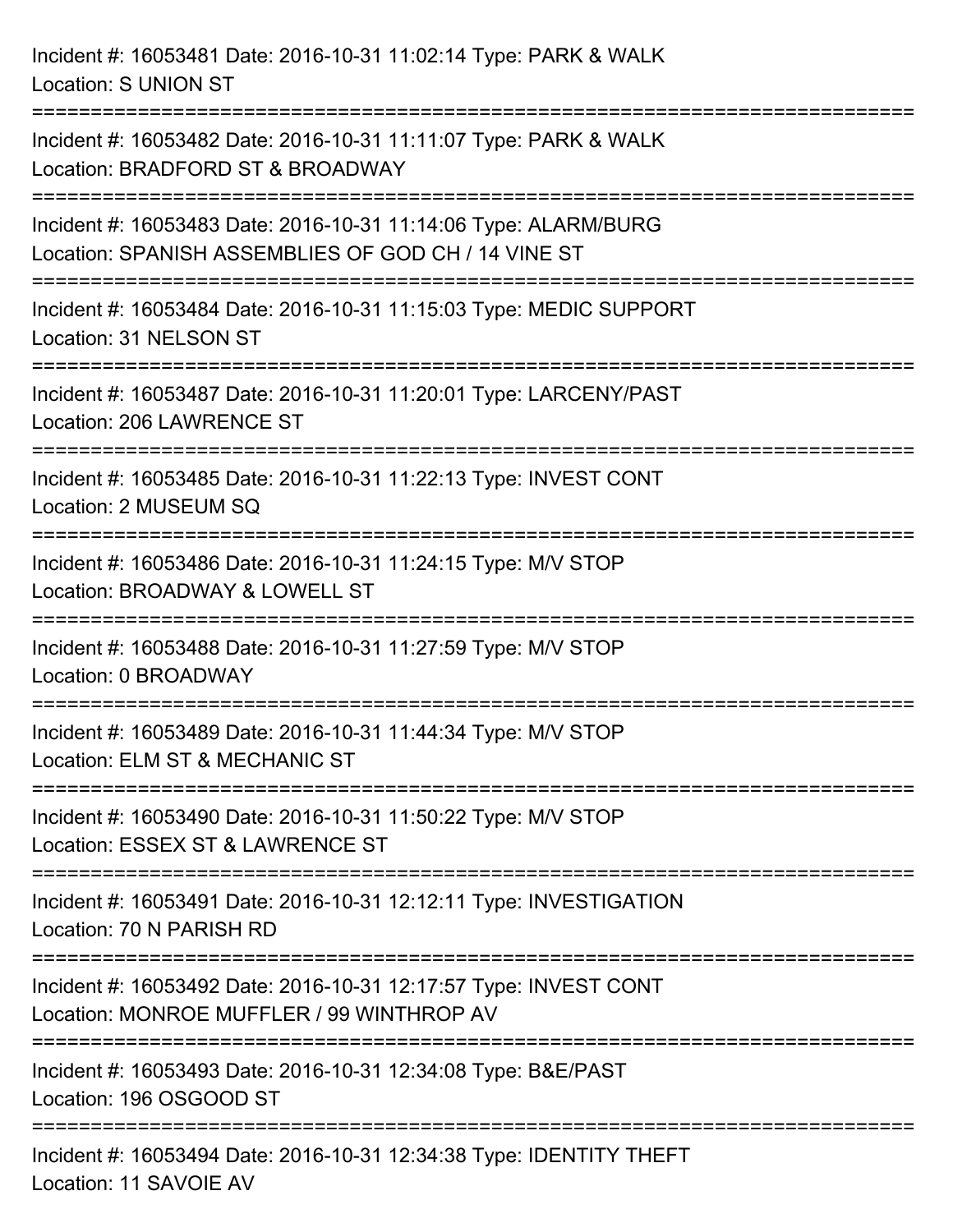| Incident #: 16053495 Date: 2016-10-31 12:36:24 Type: DOMESTIC/PROG<br>Location: 198 BROOK ST          |
|-------------------------------------------------------------------------------------------------------|
| Incident #: 16053496 Date: 2016-10-31 12:42:14 Type: INVESTIGATION<br>Location: 200 COMMON ST         |
| Incident #: 16053497 Date: 2016-10-31 12:52:31 Type: TEST QED<br>Location: 90 LOWELL ST               |
| Incident #: 16053498 Date: 2016-10-31 13:02:26 Type: LOST PROPERTY<br>Location: 3 WYMAN ST            |
| Incident #: 16053499 Date: 2016-10-31 13:02:59 Type: SPECIAL CHECK<br><b>Location: 51 LAWRENCE ST</b> |
| Incident #: 16053500 Date: 2016-10-31 13:15:56 Type: DISTURBANCE<br>Location: 287 BROADWAY            |
| Incident #: 16053501 Date: 2016-10-31 13:16:24 Type: MEDIC SUPPORT<br>Location: 69 INMAN ST           |
| Incident #: 16053502 Date: 2016-10-31 13:22:55 Type: INVEST CONT<br><b>Location: 2 BUNKERHILL ST</b>  |
| Incident #: 16053503 Date: 2016-10-31 13:27:54 Type: STOL/MV/PAS<br>Location: 476 ANDOVER ST          |
| Incident #: 16053504 Date: 2016-10-31 13:44:35 Type: ASSSIT OTHER PD<br>Location: 0 BROADWAY          |
| Incident #: 16053505 Date: 2016-10-31 13:50:51 Type: M/V STOP<br>Location: GARDEN ST & JACKSON ST     |
| Incident #: 16053506 Date: 2016-10-31 14:03:57 Type: M/V STOP<br>Location: BROADWAY & LOWELL ST       |
| Incident #: 16053508 Date: 2016-10-31 14:04:24 Type: STOL/MV/PAS<br>Location: GENERAL ST & UNION ST   |
| Incident #: 16053507 Date: 2016-10-31 14:06:43 Type: M/V STOP<br>Location: 205 BRODWAY                |

===========================================================================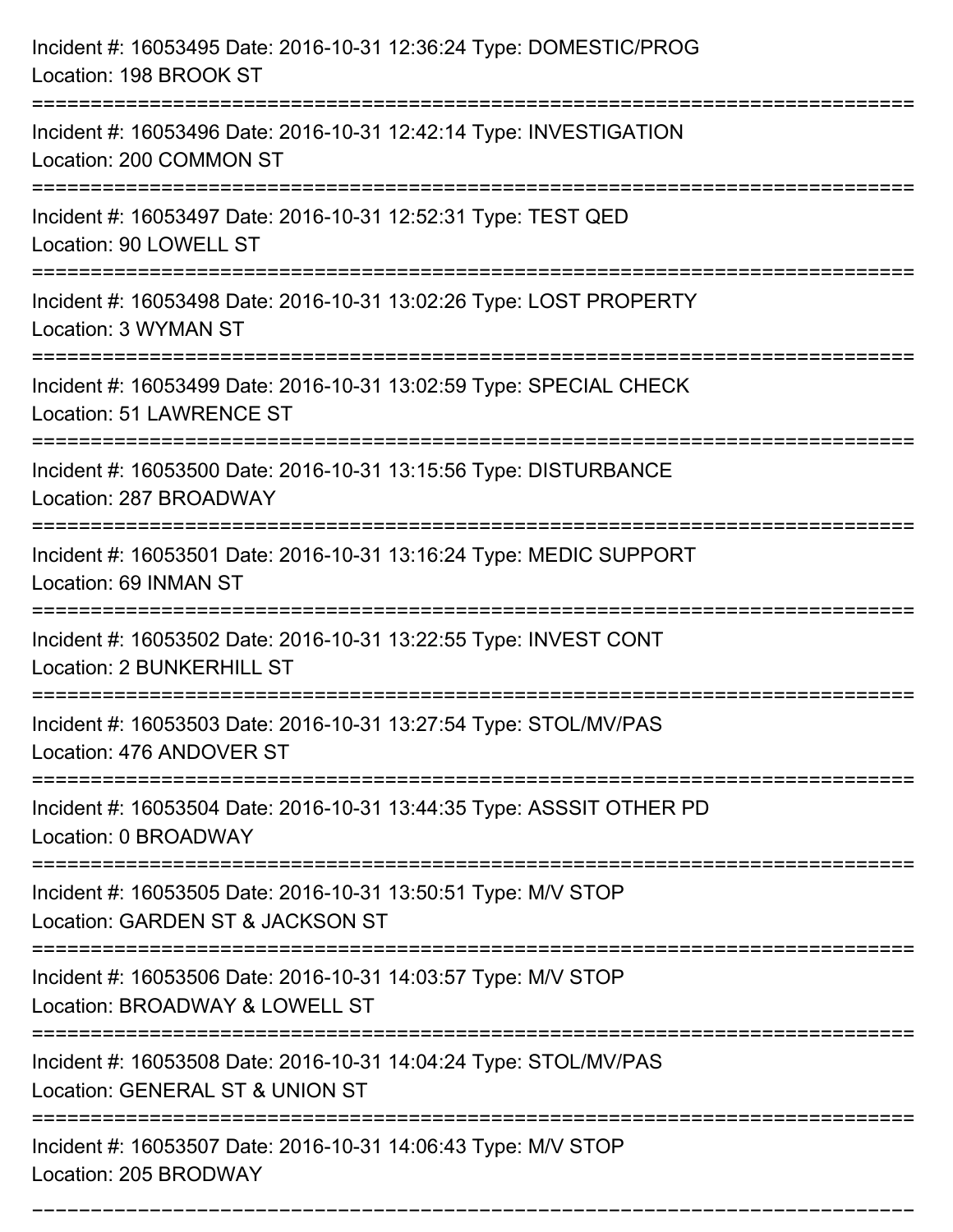| Incident #: 16053509 Date: 2016-10-31 14:11:56 Type: M/V STOP<br>Location: 188 BROADWAY                                                         |
|-------------------------------------------------------------------------------------------------------------------------------------------------|
| Incident #: 16053510 Date: 2016-10-31 14:12:42 Type: M/V STOP<br>Location: 107 CHESTER ST                                                       |
| Incident #: 16053512 Date: 2016-10-31 14:13:11 Type: KEEP PEACE<br>Location: 12 DORCHESTER ST                                                   |
| Incident #: 16053511 Date: 2016-10-31 14:13:50 Type: M/V STOP<br>Location: BAILEY ST & PHILLIPS ST                                              |
| Incident #: 16053513 Date: 2016-10-31 14:14:39 Type: MV/BLOCKING<br>Location: 167 LAWRENCE ST                                                   |
| Incident #: 16053514 Date: 2016-10-31 14:18:55 Type: M/V STOP<br>Location: 90 LOWELL ST                                                         |
| Incident #: 16053515 Date: 2016-10-31 14:30:31 Type: ANIMAL COMPL<br>Location: SEVEN ELEVEN / null                                              |
| Incident #: 16053516 Date: 2016-10-31 14:40:09 Type: INVESTIGATION<br>Location: 90 LOWELL ST                                                    |
| Incident #: 16053517 Date: 2016-10-31 14:48:42 Type: SHOTS FIRED<br>Location: AVON ST & JACKSON ST                                              |
| Incident #: 16053518 Date: 2016-10-31 14:52:09 Type: SHOTS FIRED<br>Location: BROADWAY AUTO TIRE / 348 BROADWAY<br>:=========================== |
| Incident #: 16053519 Date: 2016-10-31 14:57:30 Type: SHOTS FIRED<br><b>Location: LAKE ST</b>                                                    |
| Incident #: 16053520 Date: 2016-10-31 15:12:47 Type: INVEST CONT<br>Location: 386 SALEM ST<br>====================================              |
| Incident #: 16053521 Date: 2016-10-31 15:19:14 Type: INVESTIGATION<br>Location: BRUCE SCHOOL / 135 BUTLER ST                                    |
| Incident #: 16053522 Date: 2016-10-31 15:21:25 Type: INVEST CONT<br>Location: 190 HAMPSHIRE ST                                                  |
|                                                                                                                                                 |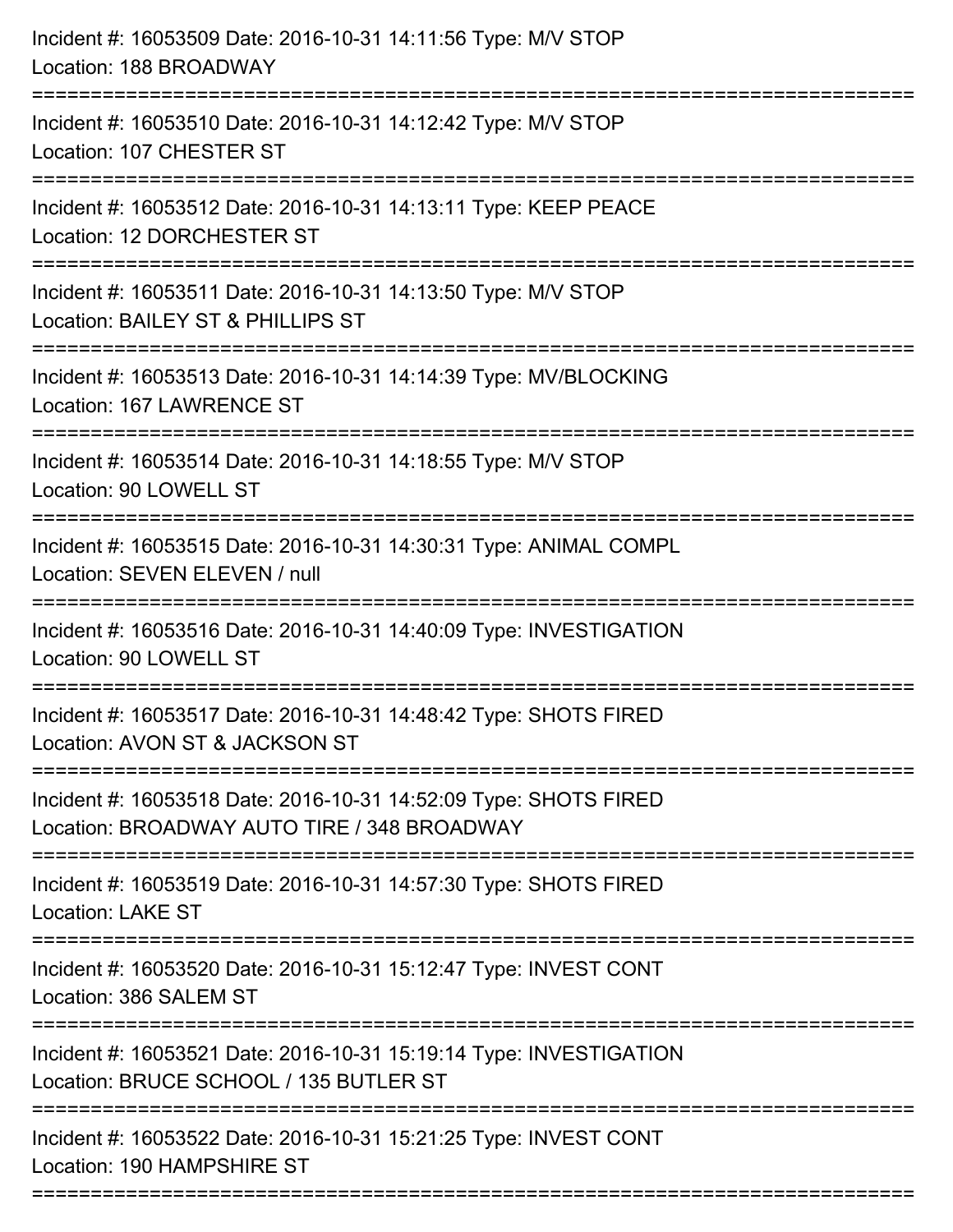Location: 86 KINGSTON ST

| Incident #: 16053524 Date: 2016-10-31 15:37:23 Type: INVESTIGATION<br>Location: 11 OAKLAND RD                                               |
|---------------------------------------------------------------------------------------------------------------------------------------------|
| Incident #: 16053525 Date: 2016-10-31 15:47:50 Type: M/V STOP<br>Location: 189 MAPLE ST                                                     |
| Incident #: 16053526 Date: 2016-10-31 16:10:21 Type: INVESTIGATION<br>Location: 243 SALEM ST                                                |
| Incident #: 16053527 Date: 2016-10-31 16:14:36 Type: AUTO ACC/NO PI<br>Location: COMMONWEALTH DR & MARSTON ST                               |
| Incident #: 16053528 Date: 2016-10-31 16:41:30 Type: DISTURBANCE<br>Location: 581 ANDOVER ST                                                |
| Incident #: 16053529 Date: 2016-10-31 16:53:18 Type: ANIMAL COMPL<br>Location: 45 EUTAW ST                                                  |
| Incident #: 16053530 Date: 2016-10-31 16:56:43 Type: SUS PERS/MV<br>Location: 260 E. HAVERHILL                                              |
| Incident #: 16053531 Date: 2016-10-31 17:09:19 Type: AUTO ACC/PED<br>Location: BROADWAY & ESSEX ST                                          |
| :=================================<br>Incident #: 16053532 Date: 2016-10-31 17:40:53 Type: CK WELL BEING<br>Location: 490 HAMPSHIRE ST #304 |
| Incident #: 16053533 Date: 2016-10-31 17:43:48 Type: ALARM/BURG<br>Location: 428 ESSEX ST                                                   |
| Incident #: 16053534 Date: 2016-10-31 17:44:38 Type: SUS PERS/MV<br>Location: SOUTH LAWRENCE EAST SCHOOL / 165 CRAWFORD ST                  |
| Incident #: 16053535 Date: 2016-10-31 17:49:51 Type: CHILD ABUSE<br>Location: 1 LEA ST #1                                                   |
| Incident #: 16053536 Date: 2016-10-31 17:56:25 Type: MAL DAMAGE<br>Location: MANCHESTER ST & CURRENT HILL RD                                |
|                                                                                                                                             |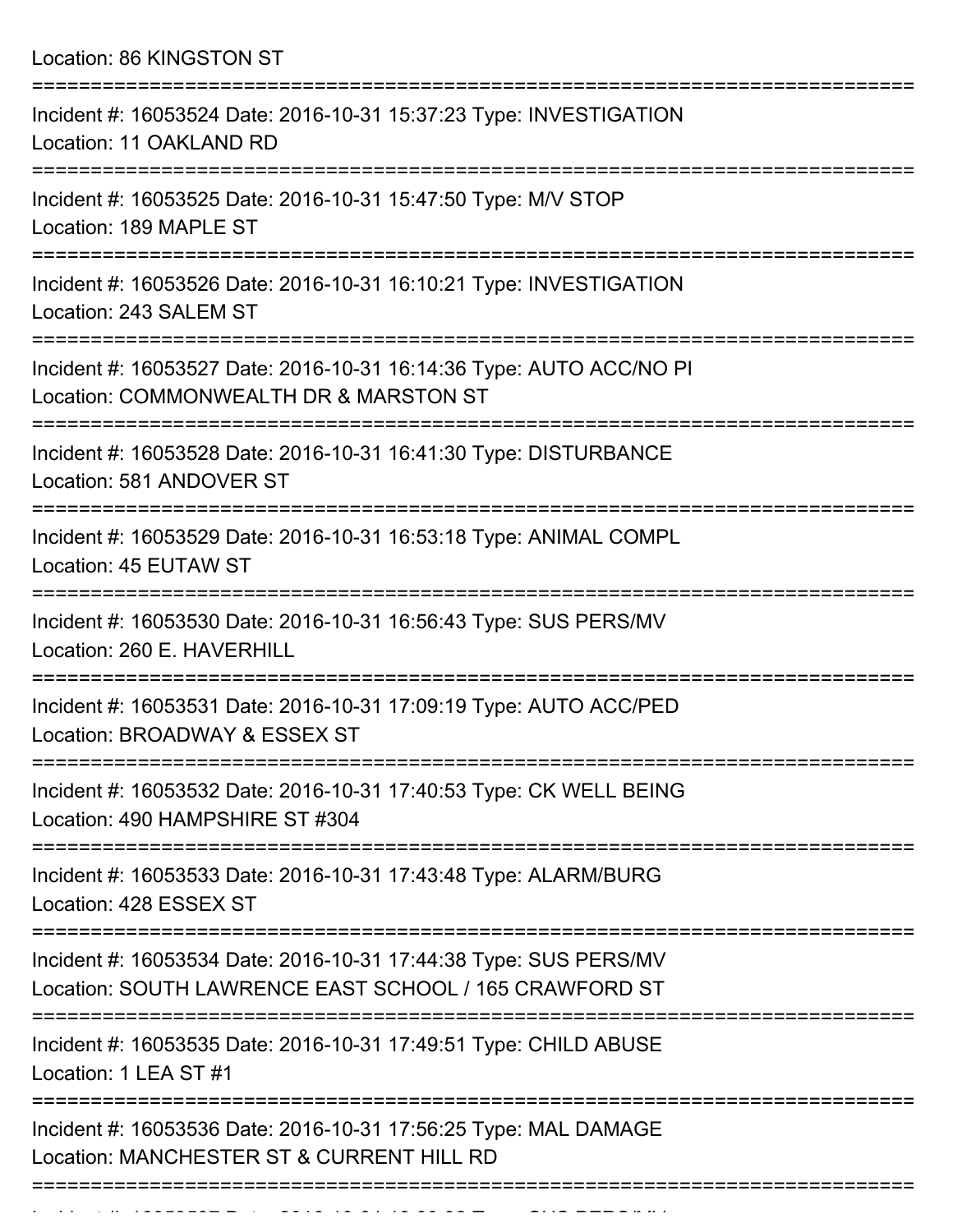Location: LORING ST & SALEM ST

| Incident #: 16053538 Date: 2016-10-31 18:02:53 Type: M/V STOP<br>Location: 205 BROADWAY                                                    |
|--------------------------------------------------------------------------------------------------------------------------------------------|
| Incident #: 16053539 Date: 2016-10-31 18:14:08 Type: M/V STOP<br>Location: BROADWAY & HAVERHILL ST                                         |
| Incident #: 16053540 Date: 2016-10-31 18:25:46 Type: M/V STOP<br>Location: MARKET ST & PARKER ST                                           |
| Incident #: 16053541 Date: 2016-10-31 18:29:47 Type: WIRE DOWN<br>Location: EMMETT ST & KINGSTON ST                                        |
| Incident #: 16053542 Date: 2016-10-31 18:35:43 Type: M/V STOP<br>Location: 275 AMES ST                                                     |
| Incident #: 16053543 Date: 2016-10-31 18:40:51 Type: ALARM/BURG<br>Location: SPECTRUM HJEALTH / 487 ESSEX ST                               |
| Incident #: 16053544 Date: 2016-10-31 18:49:01 Type: M/V STOP<br>Location: KENWOOD PL & LOWELL ST                                          |
| Incident #: 16053545 Date: 2016-10-31 18:54:47 Type: A&B PAST<br>Location: 4 WINSLOW PL FL 2                                               |
| Incident #: 16053546 Date: 2016-10-31 19:06:25 Type: M/V STOP<br>Location: HAVERHILL ST & RESERVOIR ST                                     |
| Incident #: 16053547 Date: 2016-10-31 19:16:16 Type: ANIMAL COMPL<br>Location: 264 HOWARD ST                                               |
| =================================<br>Incident #: 16053548 Date: 2016-10-31 19:28:46 Type: SUS PERS/MV<br>Location: ERVING AV & LAWRENCE ST |
| Incident #: 16053549 Date: 2016-10-31 19:31:04 Type: M/V STOP<br>Location: APPLETON ST & METHUEN ST                                        |
| Incident #: 16053551 Date: 2016-10-31 19:34:39 Type: ALARM/BURG<br>Location: 2 NEWBURY ST                                                  |
|                                                                                                                                            |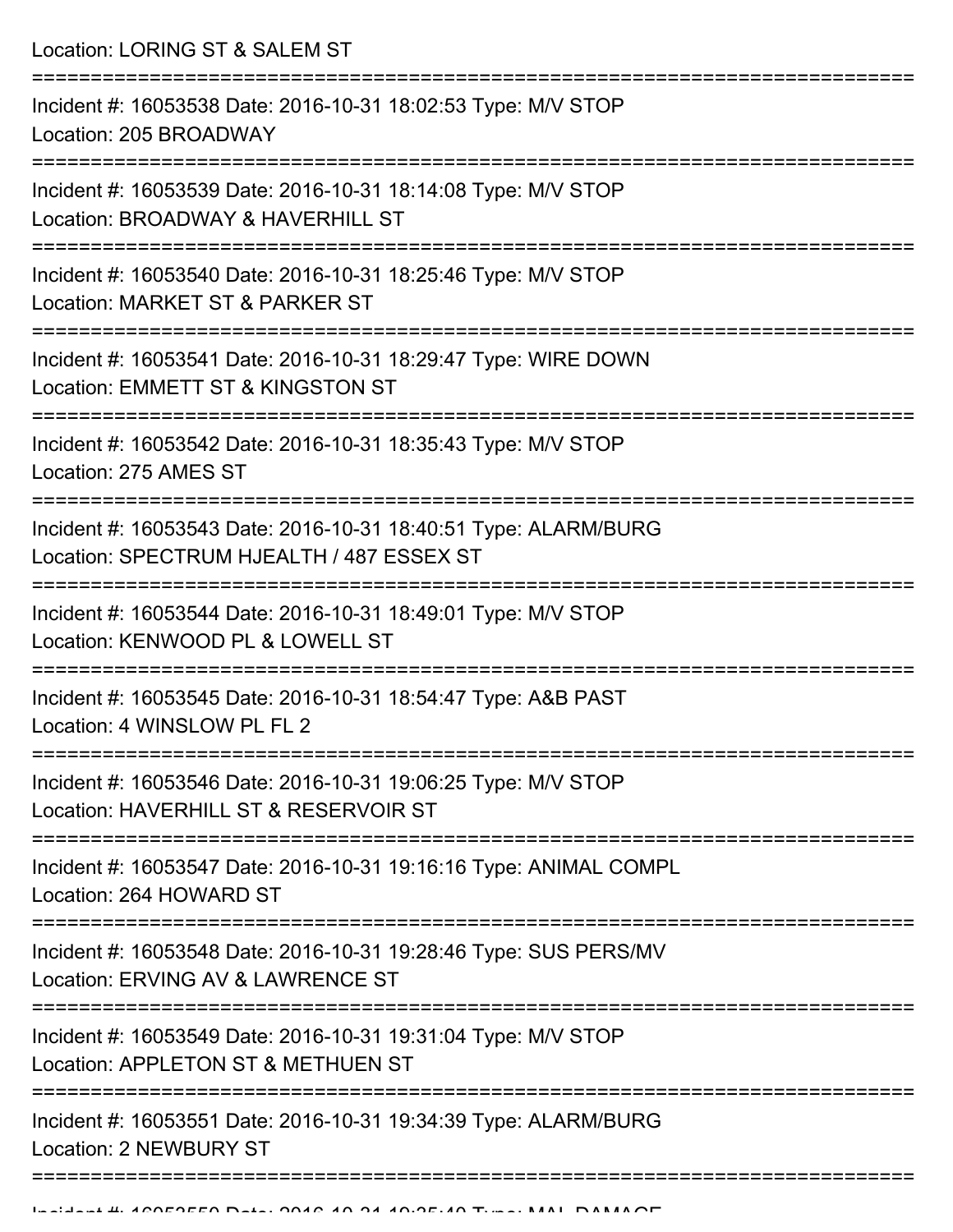| <b>Location: KATHERINE ST</b>                                                                                               |
|-----------------------------------------------------------------------------------------------------------------------------|
| Incident #: 16053552 Date: 2016-10-31 19:37:13 Type: MAL DAMAGE<br>Location: 14 WELLS ST #3                                 |
| Incident #: 16053553 Date: 2016-10-31 19:39:27 Type: SUS PERS/MV<br>Location: JACKSON CT                                    |
| Incident #: 16053554 Date: 2016-10-31 19:43:58 Type: SUS PERS/MV<br>Location: EXETER ST & PHILLIPS ST                       |
| Incident #: 16053555 Date: 2016-10-31 19:46:24 Type: MAL DAMAGE<br>Location: 111 PHILLIPS ST                                |
| Incident #: 16053556 Date: 2016-10-31 19:49:16 Type: DOMESTIC/PAST<br>Location: CENTRAL BRIDGE / CANAL ST                   |
| Incident #: 16053557 Date: 2016-10-31 19:55:39 Type: MAL DAMAGE<br>Location: 15 HAMLET ST                                   |
| Incident #: 16053558 Date: 2016-10-31 19:57:18 Type: SUS PERS/MV<br>Location: NEW BALANCE ATHLETIC SHOE CORP / 5 S UNION ST |
| Incident #: 16053559 Date: 2016-10-31 20:06:58 Type: DISTURBANCE<br>Location: 594 HAVERHILL ST #1                           |
| Incident #: 16053560 Date: 2016-10-31 20:14:34 Type: MAL DAMAGE<br>Location: 529 LOWELL ST                                  |
| Incident #: 16053561 Date: 2016-10-31 20:21:33 Type: M/V STOP<br>Location: ANDOVER ST & WINTHROP AV                         |
| Incident #: 16053562 Date: 2016-10-31 20:30:39 Type: M/V STOP<br>Location: 1 RTE 114                                        |
| Incident #: 16053563 Date: 2016-10-31 20:38:42 Type: INVEST CONT<br>Location: BROADWAY & MANCHESTER ST                      |
| Incident #: 16053564 Date: 2016-10-31 20:39:43 Type: MAL DAMAGE<br>Location: 14 WELLS ST                                    |
| $\mathsf{FQFCF}$ Detail $\mathsf{QQAC}$ 40 04 00:40:40 Times ARD DAM DACT                                                   |

Incident #: 16053565 Date: 2016-10-31 20:40:16 Type: A&B D/W PAST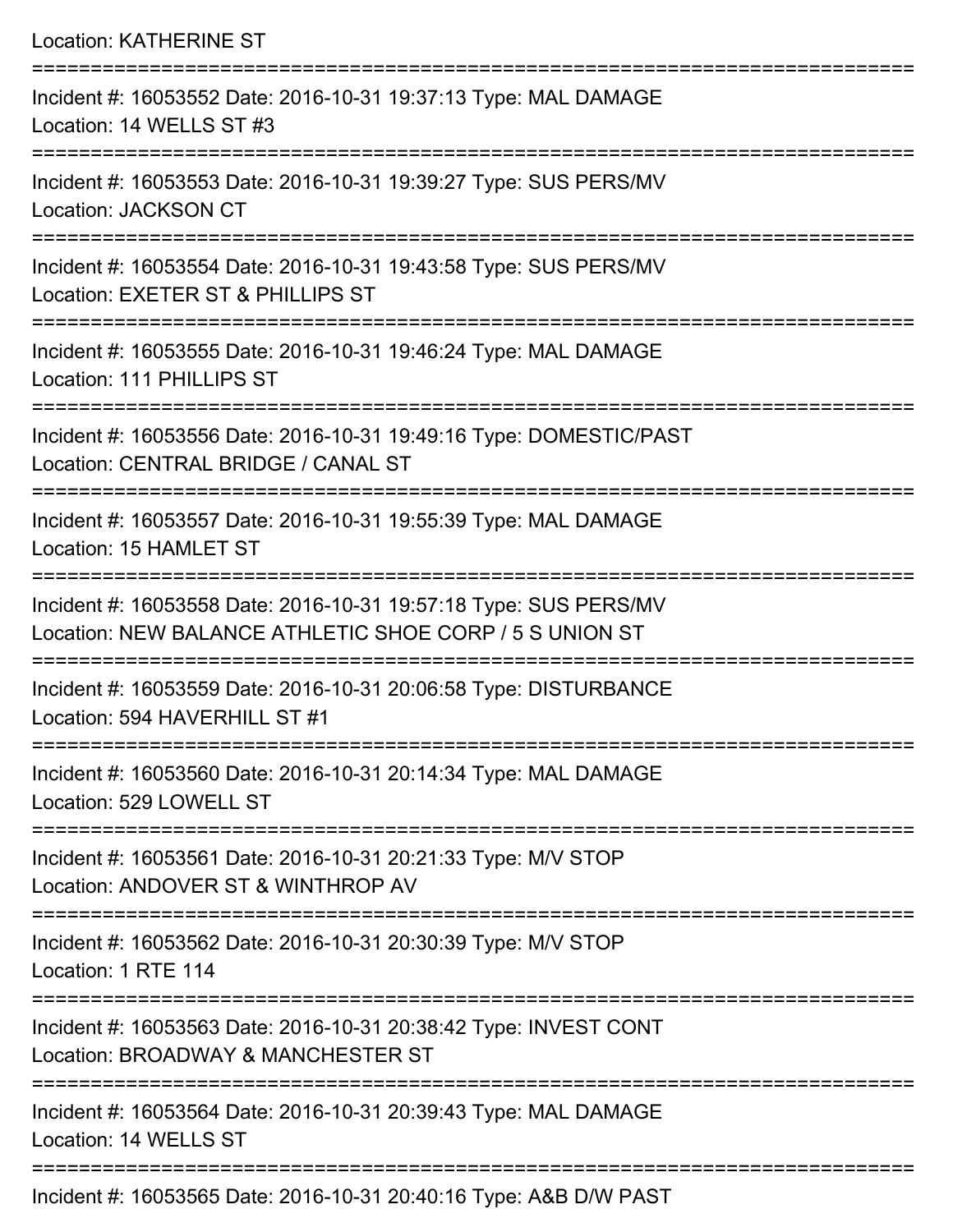| Incident #: 16053566 Date: 2016-10-31 20:41:06 Type: NEIGHBOR PROB<br>Location: 104 JENNINGS ST #2                        |
|---------------------------------------------------------------------------------------------------------------------------|
| Incident #: 16053567 Date: 2016-10-31 20:49:03 Type: ALARM/BURG<br>Location: STAR PARKING / 2 LAWRENCE ST                 |
| Incident #: 16053568 Date: 2016-10-31 21:03:34 Type: MAL DAMAGE<br>Location: SOUTH LAWRENCE EAST SCHOOL / 165 CRAWFORD ST |
| Incident #: 16053569 Date: 2016-10-31 21:07:38 Type: M/V STOP<br>Location: 45 DURHAM ST                                   |
| Incident #: 16053570 Date: 2016-10-31 21:25:23 Type: MAL DAMAGE<br>Location: 141 E HAVERHILL ST                           |
| Incident #: 16053571 Date: 2016-10-31 21:26:56 Type: ALARM/BURG<br>Location: LAWRENCE FAMILY DEVELOPMENT / 34 WEST ST     |
| Incident #: 16053572 Date: 2016-10-31 21:40:16 Type: NOTIFICATION<br>Location: 80 HOLLY ST FL 2                           |
| Incident #: 16053573 Date: 2016-10-31 21:50:19 Type: M/V STOP<br>Location: BROADWAY & CROSS ST                            |
| Incident #: 16053574 Date: 2016-10-31 21:57:17 Type: MEDIC SUPPORT<br>Location: 317 LOWELL ST FL 2                        |
| Incident #: 16053575 Date: 2016-10-31 22:04:05 Type: MAL DAMAGE<br>Location: 36 ATKINSON ST                               |
| Incident #: 16053576 Date: 2016-10-31 22:16:43 Type: SUS PERS/MV<br>Location: PLATT ST & SARGENT ST                       |
| Incident #: 16053577 Date: 2016-10-31 22:24:50 Type: SUS PERS/MV<br>Location: 279 PROSPECT ST                             |
| Incident #: 16053578 Date: 2016-10-31 22:29:42 Type: M/V STOP<br>Location: MERRIMACK ST & S BROADWAY                      |
| Incident #: 16053579 Date: 2016-10-31 22:38:46 Type: M/V STOP                                                             |